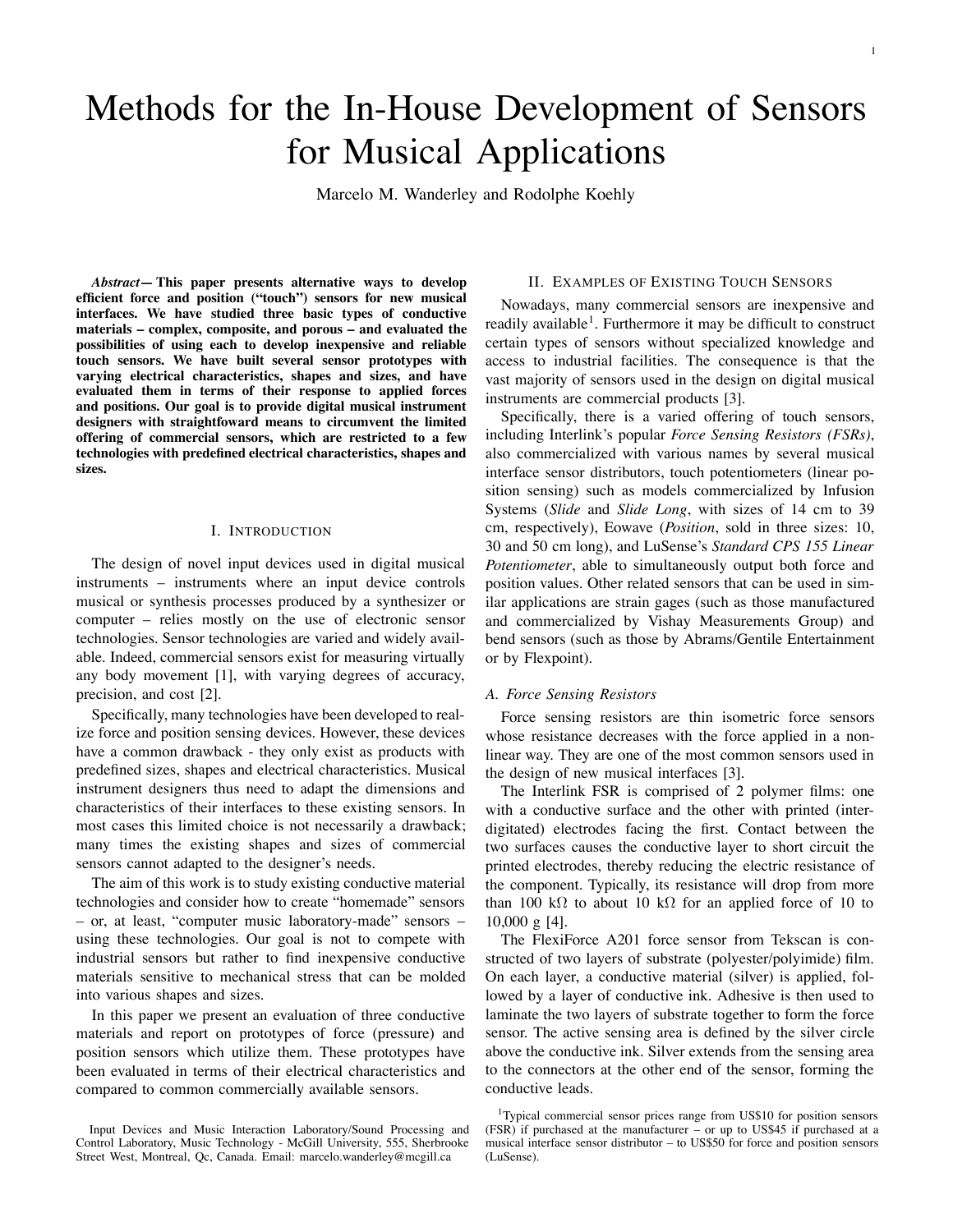## *B. Linear Position (Touch) Potentiometer*

Potentiometers control an increase or decrease of current flow along a conductive material, thus increasing or decreasing the component's resistance.

Many companies such as Eowave or Infusion Systems commercialize such sensors. However, they have the same drawbacks as industrial sensors, because they are quite expensive (minimum US\$40) and they are only sold in a few pre-defined formats. The LuSense CPS 155 simultaneously provides position and pressure measurement along one direction, but it is only available in two sizes.



Fig. 1. The *Moog Ribbon*, a touch position sensor, part of the Moog Modular Synthesizer.

*Videotape-based Touch Potentiometers:* Videotape is known as a material useful for making homemade linear potentiometers. In fact, it is just a thin inked polymer strip. The ink is conductive and uniformly printed onto the strip by a machine. Videotape has quite a high resistance in the hundreds of thousands of Ohms (conductivity of  $10^{-5}$  S/cm) and the inking process provides uniform conductivity. But these properties can vary substantially between brands.





Fig. 2. Measurement of surface resistance for two samples of video tape.

We have measured surface the resistance of two samples of JVC videotape to evaluate its behavior with distance. Measurement along 60 cm was chosen as a compromise to account for the possibilities to control musical events along a linear potentiometer. Figure 2 shows the resulting relationship of the resistance to the tape length. Although the two video tapes are from the same brand it is clear that each video tape has its own unique characteristics, thus confirming the need to measure each sample used. Two related drawbacks of videotape are that it is very sensitive to scratches and that its resistance is highly susceptible to the effect of any defects along the conductive surface. Thus it has to be handled carefully and its electrical characteristics should be checked along its entire length before assembling the sensor.

## *C. Other Related Sensors*

Strain gages are resistive elastic sensors whose resistivity is a function of applied strain due to mechanical stress (piezoresistive effect). Resistance decreases with compression and increases with tension.

Strain gages can be used for both tension and compression, but the drawback is their limited elastic range (less than 4% of the gage length) [5]. They cannot be used as direct contact sensors. Rather, they are bonded to a vibrating element and transmit signals corresponding to the material's deformation. Force is applied along the surface of the gage as opposed to perpendicularly to it as in the FSR, so care must be taken to bond the strain gage all along the surface of the support. Furthermore, the range of resistance is very different – several orders of magnitude for the FSR, but typically only a few Ohms for the strain gage.

Bend sensors<sup>2</sup> operate on the same principle as the strain gage, as flexion of the material is equivalent to tension along one side of the bending radius (the other side being in compression).

Manufactured bend sensors consist of a strip of plastic with conductive ink. Bending causes its resistance to increase, typically from 6 kΩ (flat position) to 500 kΩ (bent at 180 degrees) [6]. It is interesting to note that the inked side has to be on the convex side of the bent surface. Otherwise, flexion would compress the ink layer instead of stretch it.

Typical sizes of commercial bend sensors range between 3.7 and 8.3 cm. But what if one needs a sensor of a different size? In principle, the input device would need to be adapted to the existing sizes. A solution to this very common problem is to develop one's own sensors. This can be done by using conductive pigments and supports in various development strategies.

## *D. Non-Commercial Touch Sensors*

Among the very few examples of alternative sensors that have been reported in the literature, there are two main groups:

<sup>2</sup>We make a distintion between strain gages and bend sensors because in the former the variation of resistance with strain is small, while in the latter it can be susbtantial.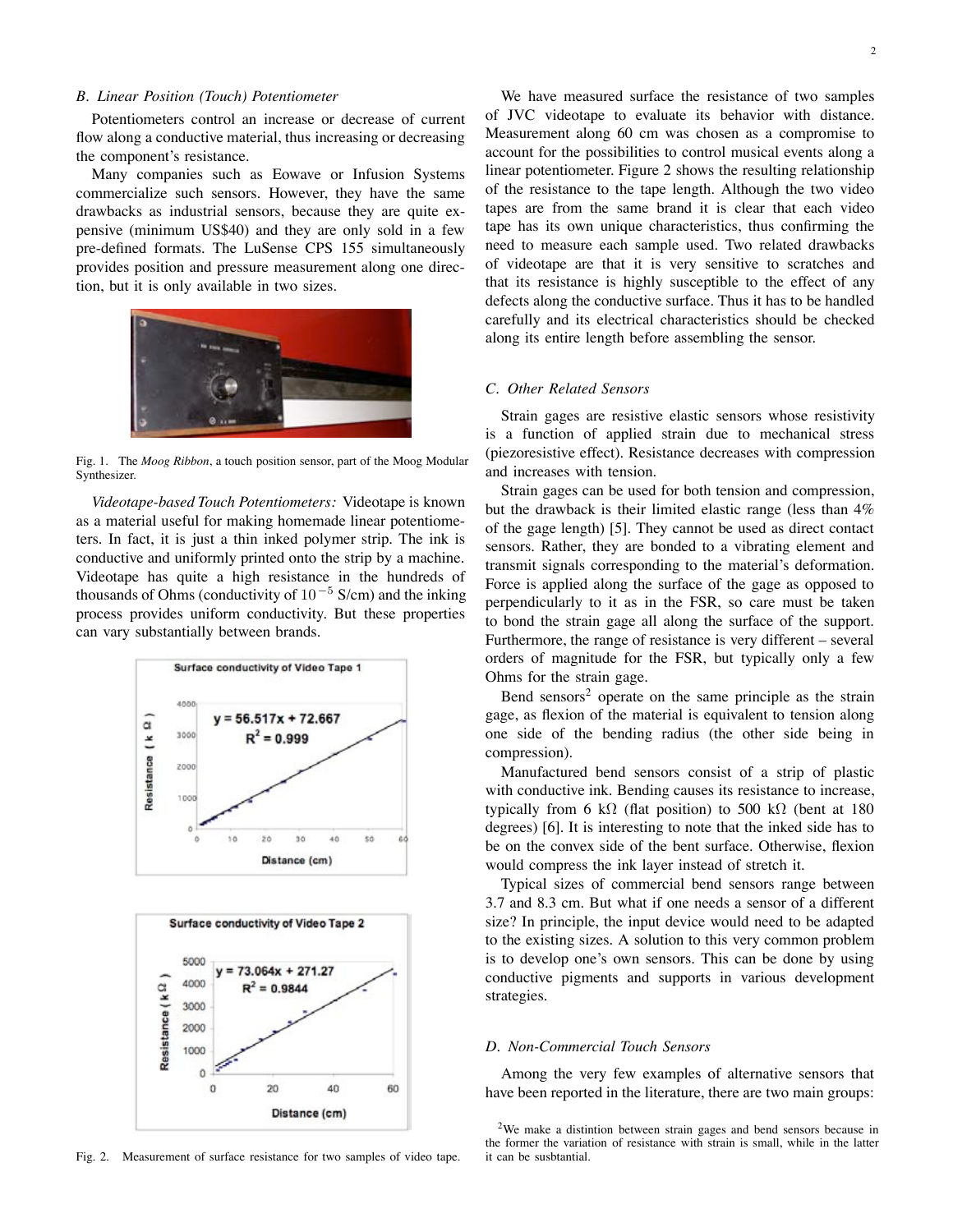- *linear position sensing devices* such as Robert Moog's *Ribbon Controller* and examples of linear position sensors using videotape<sup>3</sup> or conductive fabric  $[2]$
- *force sensing surfaces* using conductive fibers and pigments suspended in an elastic material such as rubber.

Two examples of force sensing materials used in musical interfaces have been reported. Lippold Haken and colleagues developed a force and position sensing device using composite materials and used it in one of the incarnations of the *Continuum Music Keyboard* [7]. Carbon fibers were inserted into rubber 1.25 cm thick and oriented in one direction (along its height). Coupled with a position matrix, they comprised an efficient sensing surface measuring both pressure and position in two dimensions. By applying pressure at a given point, the impedance was reduced locally, proportionally increasing the current passing through the rubber. Because the rubber had high impedance horizontally, the effect was localized. Difficulties with this design included problems making the electronic connections to the rubber (high-quality conductive glue was used) and the lack of robustness (after using it for some time, the authors reported that the fibers would break down and the rubber would became equally conductive in all directions).

More recently, Mikael Fernström [8] developed a composite material made of silicon and carbon pigments that he called *Plubber*. This material enabled a pressure sensing surface, the *Z-tile*, used in the construction of a sensing floor. Although responsive to pressure, the Plubber was later replaced by Interlink's FSR's due to the increasing unreliability of the sensor's response.

In the following sections we will analyze the possibilities of producing such sensors using various technologies and show measurement results using prototypes built in our laboratory. Technical details about the implementations as well as results from other electrical and mechanical tests to characterize the sensors are available from [9] and [10].

## III. TYPES OF CONDUCTIVE MATERIALS

We have classified conductive materials into three main categories. All three categories make use of metallic or other conductive pigments, usually in the form of conductive inks or glues, the difference being how they are mixed and the method of application.

• *Complex materials*. A non-conductive material covered with a conductive ink layer enables surface conductivity, or uniform conductive junction between two conductive materials (with the use of glue). This type of material is very interesting as the ink layer thickness influences the conductivity and – depending on the process – one can imagine interfaces with any distribution of conductive and non-conductive areas. The conductivity is mainly a result of metallic pigments (typically carbon or silver) suspended in the ink or in the adhesive. Conductive polymers

<sup>3</sup>See the following websites for instructions on how to build linear position sensors using videotape: http://www.electronicpeasant.com/projects/ribbon/controller.html http://www.geocities.com/tpe123/folkurban/synthstick/synthstick.html http://www.angelfire.com/music2/theanalogcottage/ribcont.htm

can also be used<sup>4</sup>. One drawback to this technology is that it is quite recent and is only adapted to industrial inking processes. Several sensors are made with conductive ink, for example Interlink's or Tekscan's force sensing resistors and LuSense's force/position sensor. There are also materials providing a conductive printed surface on an insulating base, such as videotape, conductive fabrics, or *Mylar*, an aluminum-coated polymer.

- *Composite materials*. In this case, a polymer is used as an elastic matrix and uniformly distribute conductive pigments *inside* it<sup>5</sup>. Depending on the choice of polymer and on the concentration and type of pigment used, one can control both the material's conductivity and its elasticity. This category includes both the conductive rubber by Haken and colleagues and Fernström's Plubber.
- *Porous materials*. This category includes conductive foam, "electret" polymers and paper<sup>6</sup>. The air inside the material decreases its conductivity. Compressing such a material decreases the air volume inside it, increasing its conductance. However, these materials are not quite as elastic as some of the previous ones. Foam is commonly found in electronic circuit packaging as a static electricity dissipator. Electret polymers are synthesized polymers, more complex and expensive than foam. One example is *Emfit*, an elastic, permanently charged electret film that converts mechanical stress into proportional electrical energy. Conversely, it mechanically expands when voltages are applied to it, a principle similar to the physical behavior of piezo crystals.

## IV. COMPLEX MATERIALS

The idea behind complex materials is to bond conductive materials to a flexible insulating surface. Such conductive materials could be powders such as copper (or other metal) powder, graphite or organic components.

One way to create a complex material using conductive powder is to stick the powder onto an adhesive tape. Although this simple method works, it is quite a messy process as powder is highly volatile, making a uniform distribution on the tape a challenge. A better solution is to formulate a conductive ink with these powders.

## *Conductive Inks*

Inks consist of a mixture of pigments and a medium. A specific amount of a pigment is needed to produce a desired color, just as enough medium is required to obtain an optimal ink consistency and viscosity. Our work is based on the same principle, except that we focus on the conductivity of the ink, instead of its color. We will therefore be interested in finding the limit load of conductive pigments: the ink must be conductive and at the same time fluid enough to enable

<sup>&</sup>lt;sup>4</sup>Silver conductivity is around 104 S/cm while polymer conductivity varies between 1 and 100 S/cm

<sup>&</sup>lt;sup>5</sup>Although conductive inks are also used in composites, we prefer to classify them separately since our aim is to apply the ink to a support, thus creating a material composed of various layers.

<sup>6</sup>Foams and electret polymers are porous due to special airflow processes used in their manufacture.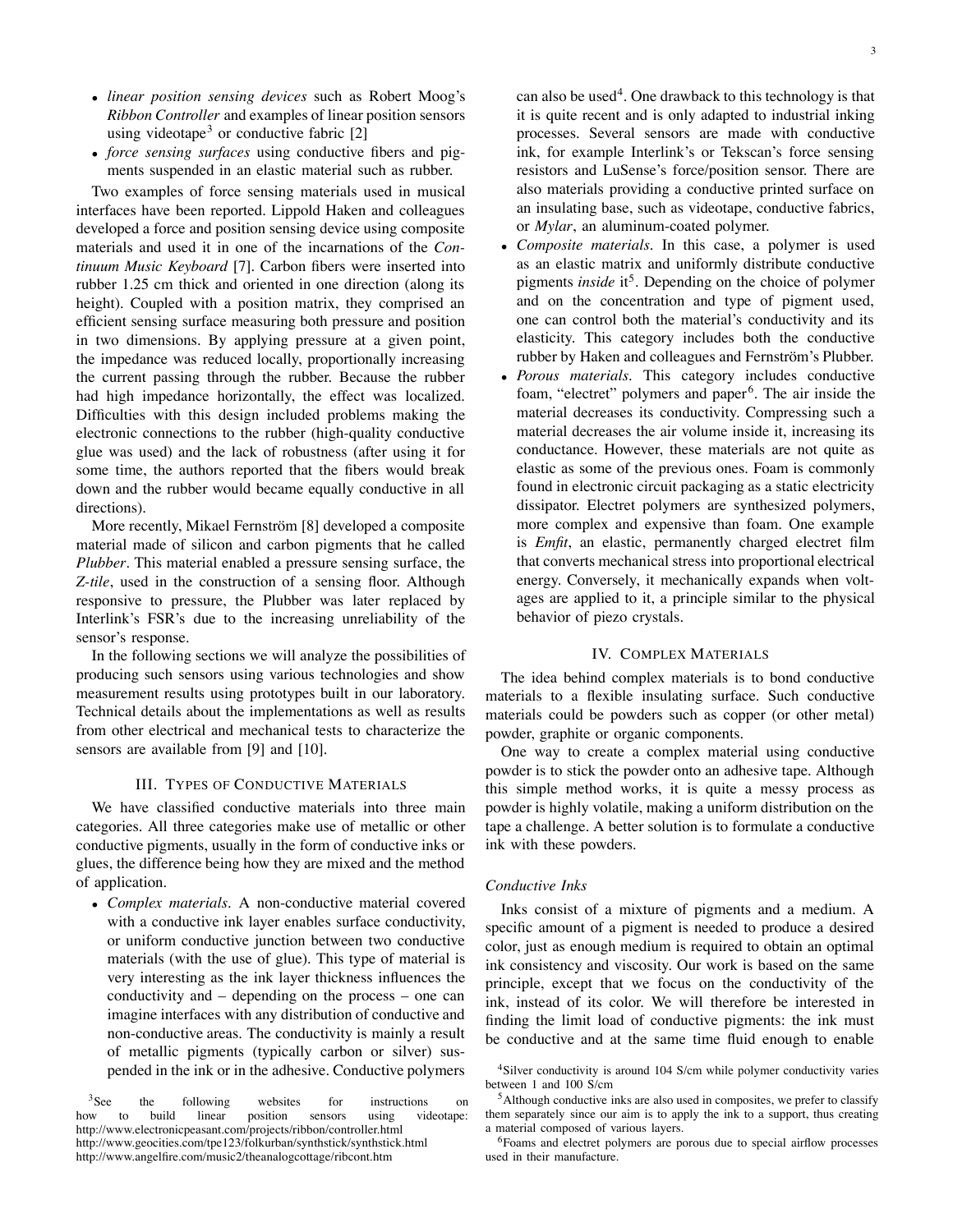uniform printing, thus enabling constant surface conductivity in the printed material.

# *A. Specifications*

Pigments should have particles with small sizes (smaller than 1  $\mu$ m), while the medium must not insulate pigments and must remain fluid. The ink must dry well and avoid cracking, which would create flaws on the conductive surface. This depends much on the medium, the pigments load, the layer thickness, and the drying conditions. Once dried without cracks, ink is usually quite resistant to mechanical stress. Such an ink would enable the production of linear potentiometers, bend sensors, strain gages, or even FSRs with an industrial printing process.



Fig. 3. Examples of position sensors using complex materials.

Without access to industrial printing processes, it is difficult to produce strain gages or printed FSRs. Nevertheless, using painting rollers, a blade system, or ink pulverization, it is possible to develop linear potentiometers with similar characteristics as industrial ones.

#### *B. Experimental Results*

Various pigments, mediums and supports were investigated. Pigments used were Graphite (GRA1) and two Carbon Black options (CBA1 and SR511). Mediums were PolyVynilAcetate (PVA) and Vernish (VER). Pigments were also mixed into China ink and ink-jet black ink. Supports included porous paper and cardboard.

Ten different inks were formulated with various concentrations of GRA1 or SR511 and either PVA, VER or China Ink. Around 20 samples were painted, each time with 6 g ink on the roller and 20 coats of ink.

Figure 4 shows the results of measurements of surface resistance for 6 samples of complex materials developed in our laboratory, with the indication of the types and percentages of materials used.

One can notice that resistance ranges are comparable, all in the range of a few to a hundred thousand Ohms, showing that these samples have a higher conductivity than typical values for videotape (c.f. Figure 2). The best result is terms of resistance range was a mixture of 10% graphite in a medium of china ink using porous paper as a support, with 10 times variation in 60 cm. The lowest range was obtained using 10%

SR511 in a medium of oil vernish on cardboard, still giving a resistance range of 4 times in 60 cm. The linearity for all results is very high, showing that it is possible to develop these materials in a computer music laboratory.



|              | 10% SR511 in China Black hk on Porous Paper | $y = 0.970 \times +4.726$  | $R^2 = 0.997$ |
|--------------|---------------------------------------------|----------------------------|---------------|
|              | 10% Graphite in China Ink on Porous Paper   | $y = 1.916 \times + 9.348$ | $R^2 = 0.998$ |
|              | 5% SR511 in China Black Ink on Porous Paper | $y = 0.995x + 5.646$       | $R^2 = 0.998$ |
| $\mathbf{r}$ | 10% SR511 in Oil Vernish on Cardboard       | $y = 0.666x + 4.174$       | $R^2 = 0.997$ |
|              | 10% SR511 in PVA on Cardboard               | $y = 1.668 \times + 9.691$ | $R^2 = 0.997$ |
|              | 10% SR511 in China Black hk on Cardboard    | $y = 1.559x + 4.225$       | $R^2 = 0.999$ |

Fig. 4. Various samples made of varying pigments and supports. Note the variation in resistance obtained from the different samples.

# V. CONDUCTIVE ELASTOMERS AND COMPOSITE MATERIALS

As mentioned before, composite materials will typically consists of conductive pigments or inks mixed with other materials such as latex or rubber. Not all combinations of pigments and materials will be conductive and conductance will also be dependent on the percentages of materials in the mix.

# *A. Specifications*

In developing composites, experiments were first carried out with graphite powder and latex. Latex was highly insulating and graphite rapidly increased the viscosity of the mix. We reached a paste state for 3 parts latex in volume with 9 parts graphite, and only at this point did the material become conductive. Although it is not trivial to produce such a uniform material without industrial tools, we could make a resonably sensitive pressure sensor from this paste.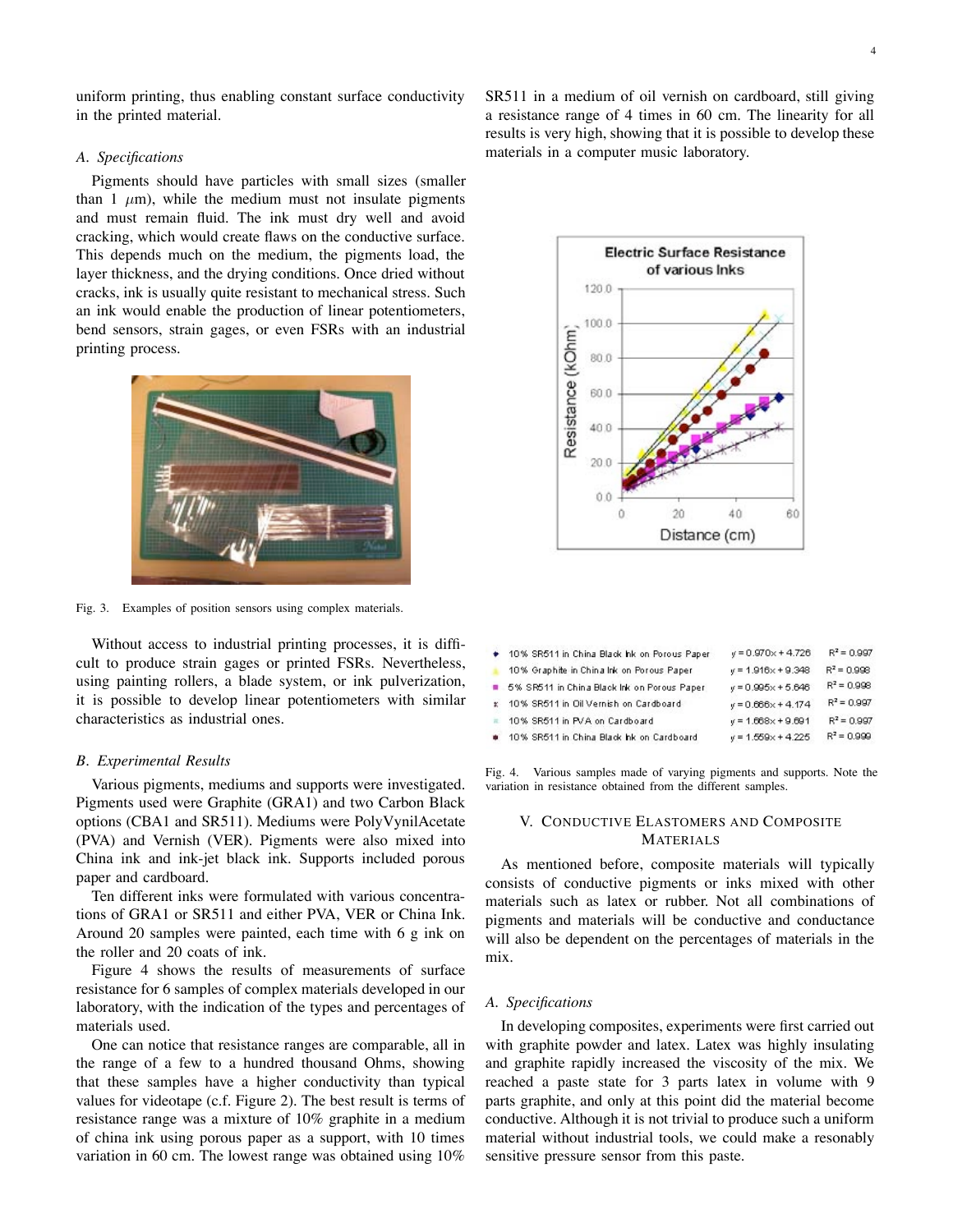#### *B. Experimental results*

Measurements were made with an electronic weighing machine (2 g resolution and 5 kg max load) and a multimeter.



Fig. 5. Various samples made of composite materials.

Resistance was measured at 20 loads when the displayed load was steady. The sample used was 5 mm thick and highly elastic, so there was a time delay between the time we set the load and the time the weighing machine displayed a steady value.



Fig. 6. Measurement of variation of resistance with force for one composite material.

The results show that a pressure sensitive material made of polymers and conductive pigments is feasible. When using these sensors with corresponding conditioning circuits (voltage dividers), a sensor-to-MIDI interface, and Max/MSP, we could not notice a difference between an Interlink FSR and the homemade latex sensor, except for the tactile sensation of the sensor surface.

Another development possibility is to insert pigments between two thin latex membranes and bond the whole together

so as to make a conductive elastic membrane. This worked well, as we could easily construct a highly sensitive strain gage with a range of nearly 50% stretch. The drawback of this new sensor is the time-response: it took around 10 seconds for the resistance to come back to its original value under no strain. Therefore it cannot be used for absolute (quantitative) stretch measurements, but may be useful in applications where a qualitative measurement is needed.



Fig. 7. An example of a sensitive membrane made of an elastomer.



Fig. 8. Measurement of variation of resistance of the latex membrane from Figure 7.

#### VI. CONDUCTIVE POROUS MATERIALS

The third type of conductive material investigated was porous material. Specifically, we focused on the possibilities of using paper to develop force sensitive resistors.

#### *A. Specifications*

Cellulose is not inherently conductive but can be made so if coated with conductive pigments such as graphite or black carbon. This is the case in some stained papers, where these materials are used for providing a specific color. By using conductive pigments and cellulose we were able to develop a very interesting material with the following properties:

- Conductivity along its surface and along its thickness
- Pressure sensitivity as a porous material. Compression decreases the volume of insulating air inside it thereby increasing its conductivity.

One drawback of such a material is that it is not homogeneous, which can prevent it from having linear electric properties. Moreover it is a destructible type of material, so that a usable time needs to be specified.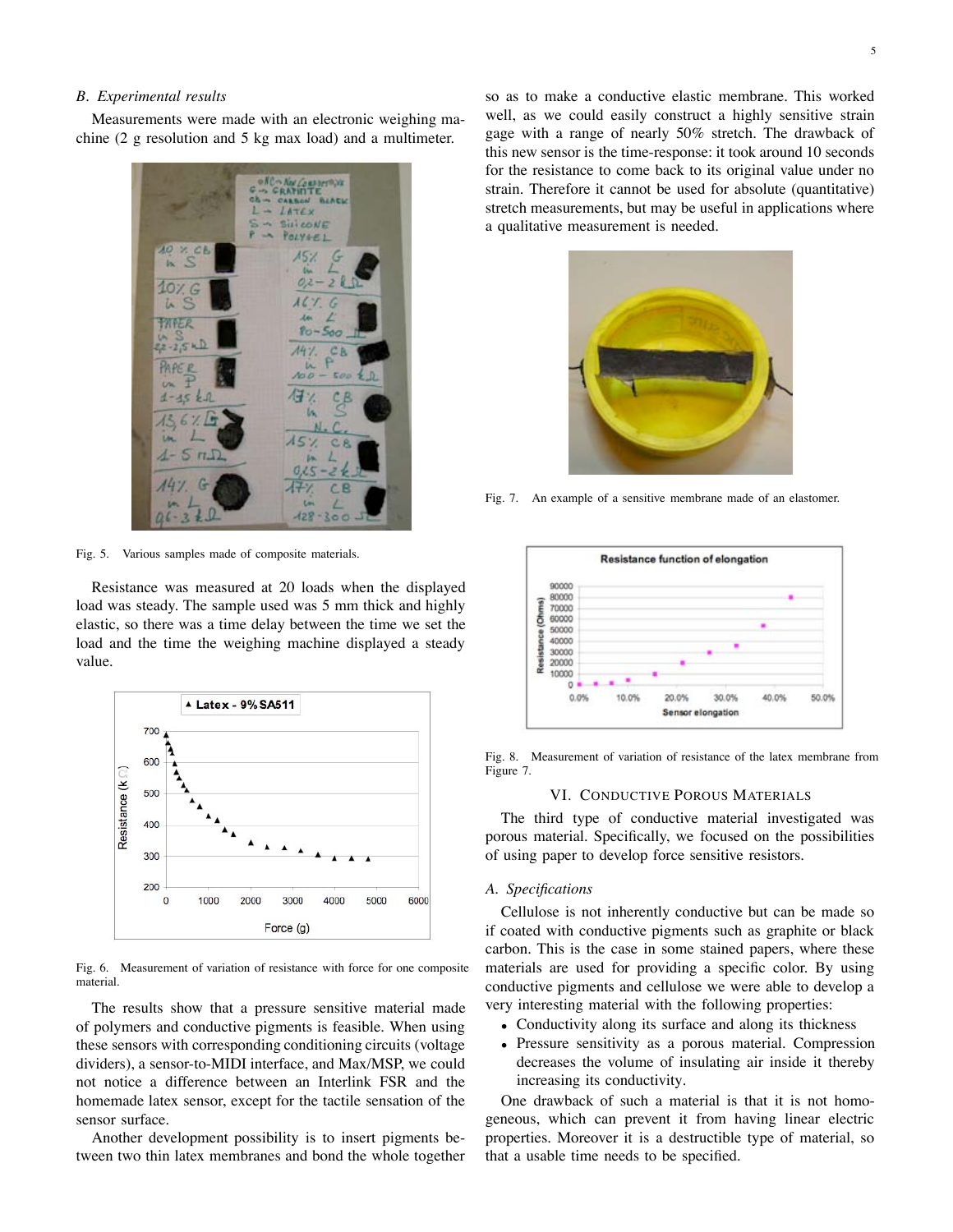## *B. Experimental results*

Measurements were made for surface conductivity, with both faces of the paper analyzed. Indeed, paper is a very heterogeneous material – it is made from pulp (individualized fibers in water), and poured onto a moving table so as to form a sheet of paper. The difference with basic pulp is that in the case of stained papers cellulose is pre-tinted with black carbon and retention polymers. Carbon particles tend to go through the paper and remain between the fabric and one face of the paper where they bond as they dry, called the *wire side* of the paper. We should expect to have a higher conductivity along this side of the paper.





Fig. 9. Electrical properties of one type of stained paper.

As predicted, the conductivity is higher on one side (Side 2), which is the wire side of the paper. The linearity is not as good as with video tape, since in stained paper current might travel along the fiber network as opposed to linearly<sup>7</sup>.

| R at 100 g $[\Omega]$ | R at 5 kg $[\Omega]$ | Voltage range [V] |
|-----------------------|----------------------|-------------------|
| 280                   | 13                   | 3.2               |
| 750                   | 36                   | 3.2               |
| 1.5k                  | 73                   | 3.2               |
| 2k                    | 19                   | 4.1               |
| 4k                    | 42                   | 4.1               |
| 7M                    | 28k                  | 4.5               |
|                       |                      |                   |

## TABLE I

MEASUREMENTS OF THE RESISTANCE OF SEVERAL PAPER FORCE SENSING RESISTORS.

<sup>7</sup>Ideally, one should also compare conductivity in both directions of the paper as fibers tend to orientate through the machine direction during the production process.

Measurements of the samples resistance for 100 g and for 5 kg are presented in Table I. All measurements were performed using a simple voltage divider using a common operational amplifier. Resistance values used for each sample measurement were selected to correspond to the sample's resistance range.

One can notice the wide variation of ranges obtained depending on the number of paper sheets stacked and on the types of paper. Minimum resistance ranges around a few hundreds of Ohms was obtained using paper type *G*, while using only one or two sheets of paper *R* increased the resistance to a few thousand Ohms, also increasing the range. The highest resistance values were obtained using a combination of 4 sheets of paper *G* and three sheets of paper *F*, with a variation between 7 M $\Omega$  and 28 k $\Omega$ . Voltage excursions were acceptable for use with common sensor-to-MIDI interfaces on the market.

# VII. PRACTICAL ISSUES WITH DEVELOPING TOUCH **SENSORS**

Not all the methods of producing homemade sensors described above can easily be done at home by inexperienced designers, although all can be developed in minimal laboratory conditions, provided that a minimally experienced designer has access to the materials needed<sup>8</sup>.

Position sensors can easily be created with videotape or conductive fabric. Notwithstanding exceptional cases – specific sizes and shapes or when higher conductivity is needed – it is easier to develop a position sensor from these readily available and inexpensive materials than to create one's own complex material.



Fig. 10. Four homemade sensors: paper FSR with staples, paper bend sensor with staples, paper FSR with metal tape, and composite FSR.

Force sensors, on the other hand, appear to be the most interesting homemade touch sensors as it is possible to arbitrarily choose the dimensions of the sensor one requires. Furthermore, there are no simple ways to create them except for the use of conductive foam, which has a very slow response time.

 $8$ Although it may sound strange, it is not always easy to obtain – by donation or purchase – samples of conductive inks from manufacturers. In some cases, manufacturer's refused to give or to sell us products because we work at a university!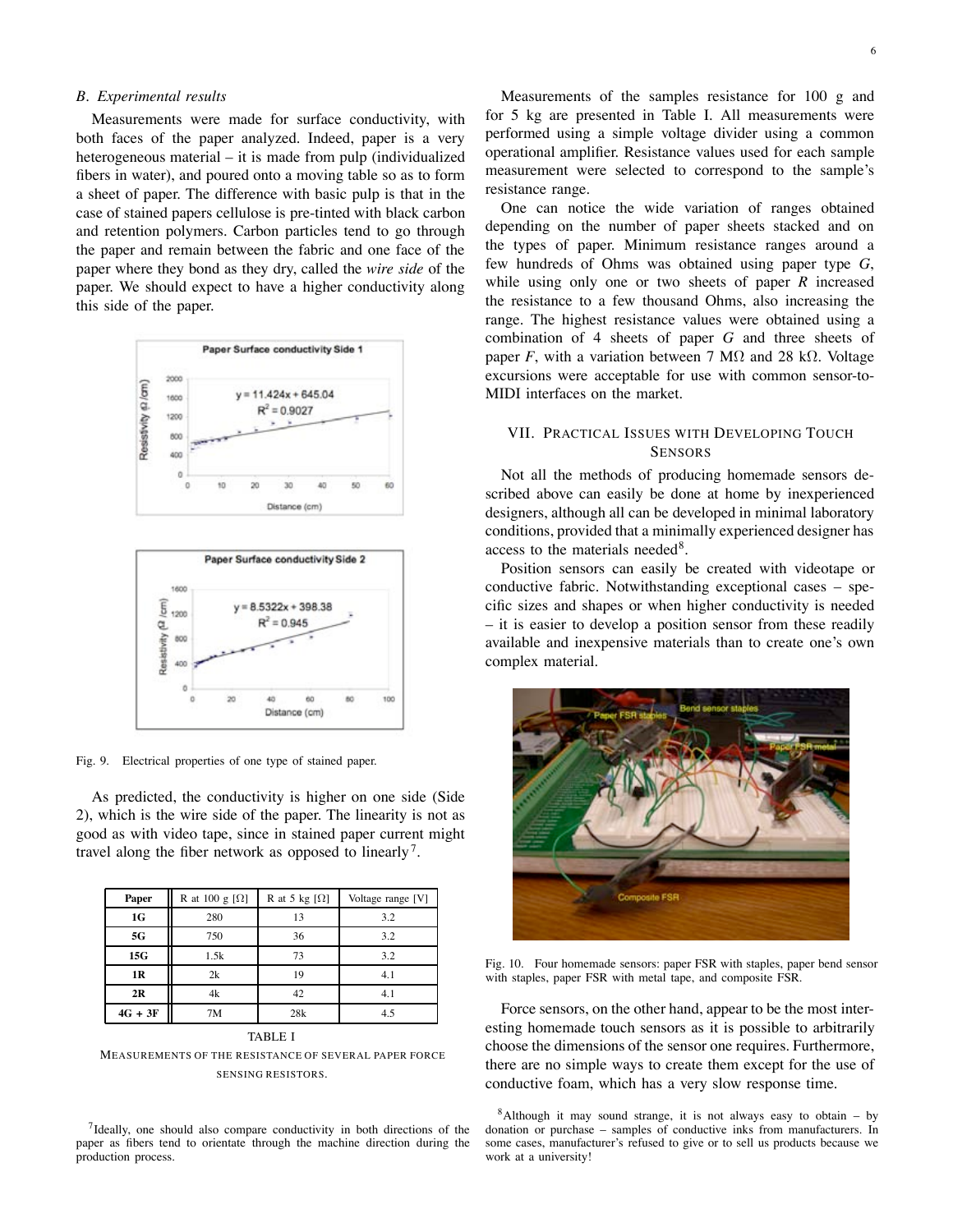

Fig. 11. Signals from three of the sensors showed in Figure 10. Note that the voltage excursion obtained using simple voltage dividers is sufficient to be used with available sensor-to-MIDI interfaces, except for the case of the bend sensor, which requires a better conditioning system such as a Wheatstone Bridge.

#### *A. Paper FSRs*

Comparing the various materials studied above, the simplest and most straightforward material to use to construct an FSR is stained paper. By stacking many sheets together and connecting each side of the stack one can obtain an excellent variable resistor that is sensitive to the force applied to it. Indeed, paper is a material that is 40 to 60 percent porous and highly compressible, the compression zone being in the elastic limit of the paper, preventing any material destruction (at least along the paper thickness).



Fig. 12. Three homemade paper FSRs using metal contacts. Each FSR has different electrical characteristics dependent on the number of paper sheets stacked.

Stacking papers increases the resistivity range. An interesting question, then, is how big one can make such a sensor. The answer is linked to the surface conductivity of the material, the way connections are designed, and also the characteristics of the sensor such as possible hysteresis due to the air flow in and out of the paper [10].

#### *B. Problems with connections*

As we are not working with metals, we cannot solder connections. Various techniques were developed using special commercial rivets, or a simple stapler and metallic staples. We also experimented with inexpensive aluminum tape, but it was found to generate noise. This can either be attributed to dust on its surface or to the fact that aluminum always forms an oxide layer on its surface. Our choice was to use other metal tapes and/or silver filled conductive glue, although these are quite expensive and not always easy to find.

# *C. Life Span*

One of the limitations of our approach is the life span of such sensors. Specifically, when using paper and depending on the application, sensors may break mainly due to problems in connections.

This is not necessarily a major drawback if compared to industrial sensors, for two main reasons: a) commercial touch sensors are also quite fragile, being very sensitive to bends and twists, and b) the difference in costs involved in purchasing a commercial sensor and in making an alternative version of it (several dollars and few cents US per sensor, respectively), as well as to the simplicity in making some of the alternative sensors presented above. Even with the eventuality of sensor damage, it is still beneficial to use alternative sensors in many applications that involve rapid prototyping, specifically in new instrument design.

## *D. Application Example:* The CheapStick

One application example of the use of paper FSRs is the *CheapStick*, developed by Alexander Jensenius and the authors [11]. It consists of a position sensors using videotape and a squared paper FSR with dimensions of several centimeters. By using the electronics of a commercial USB game controller that provides 4 analog input channels – used by the small joysticks in the gamepad – and various digital inputs, the controller's total cost was below US\$10. This is basically the price of one FSR if purchased from a commercial manufacturer.



Fig. 13. The *CheapStick*, a low-cost USB controller using alternative touch sensors.

## VIII. CONCLUSIONS

In this work we presented results of a systematic study on the feasibility of developing alternative touch sensors for musical applications. Specifically, we have studied three types of conductive materials: complex, composite and porous, and described ways to use them as integral parts of alternative touch sensors. Using several variations of these materials, we built prototypes of force and position sensors and measured their electrical characteristics. Results obtained were comparable to those as obtained using commercially available